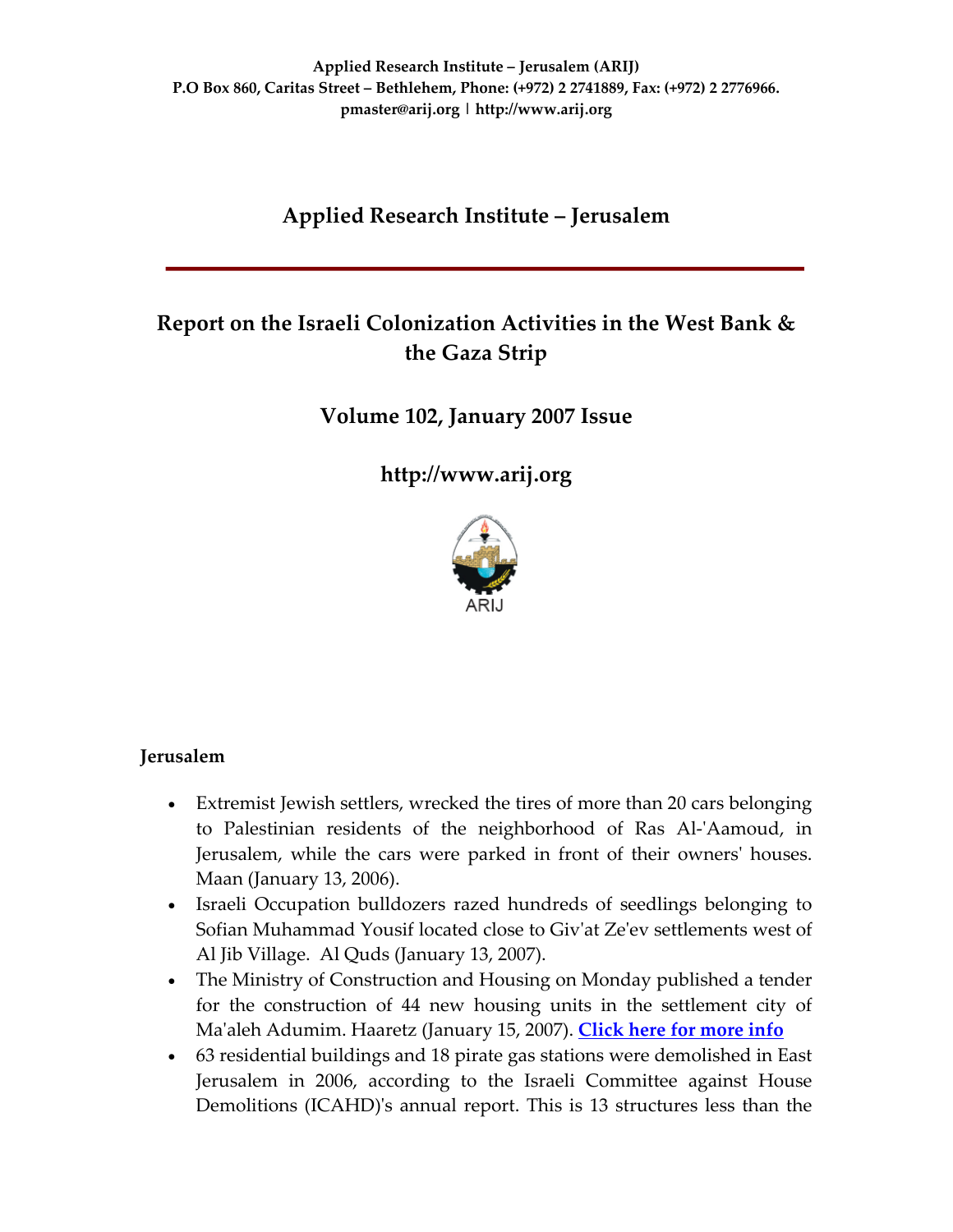number demolished in 2005, according to ICAHDʹs data. The amount of square meters demolished during the year in fact halved from 12,000 square meters to 6,000 square meters. Maan (January 15, 2007).

- A shack belonging to one of the Jahalin Bedouin, Khaled el Basha, southeast of Jerusalem, was to be demolished but the Border police and bulldozers arrived to do so without a demolition order and due to the presence of international activists and press, the home was saved. Maan (January 15, 2007).
- The Al-Aqsa Institution for the Reconstruction of the Islamic Sanctities has announced that the Israeli government has carried out a wide excavation campaign in the furthest western side of the ʹAl‐Buraqʹ yard, on the outer perimeter of the Al‐Aqsa Mosque in the Old City of Jerusalem. The Israeli government also carried out excavations on a vast surrounding area, which entailed the demolition of ancient Arab and Islamic buildings and the removal of hundreds of cubic meters of earth by bulldozers. Maan (January 17, 2007).
- Israeli Occupation Bulldozers demolished the house of Basem Siyam in Al 'Abasiyeh neighborhood under the pretext of being unlicensed. In another incident, the Israeli Occupation Bulldozers also demolished the house of Molouk Kathem ʹAbdullah in Al Tur Neighborhood east of Jerusalem. Al Quds (January 17, 2007). **Click here for more [related](http://www.poica.org/editor/case_studies/view.php?recordID=907) info**
- Israeli Occupation bulldozers resumed wall constructions at the northwestern Part of ʹAnata town. Al Quds (January 18, 2007). **[Click](http://www.poica.org/editor/case_studies/view.php?recordID=941) here for [related](http://www.poica.org/editor/case_studies/view.php?recordID=941) cases**
- Israeli occupation bulldozers demolished the house of Muhammad Ahmad Nuʹman Al ʹAbasi from silwan city to the south of Jerusalem city under the pretext of being Unlicensed. The area of the house is 135 square meters and is a shelter to 6 people. Al Quds (January 18, 2007).
- Israeli settlers attacked the 4.5 dunums of land in Asheikh Jarrah area in Jerusalem city and removed the barbed wires that were surrounding the land. Lands belong to Kamal 'Ubeidat and Salem Mansour. Al Quds (January 22, 2007).
- Israeli Occupation Bulldozers demolished a building of four floors belongs to Muhammad Mahmoud Al 'Amas from Al 'Aqaba neighborhood in Sur Baher city south of Jerusalem city under the pretext of being built on a piece of land that is designated for the construction of a bypass road that will lead to Har Homa settlement. The area of the building is 1500 square meters and is a shelter to 22 people. Loses are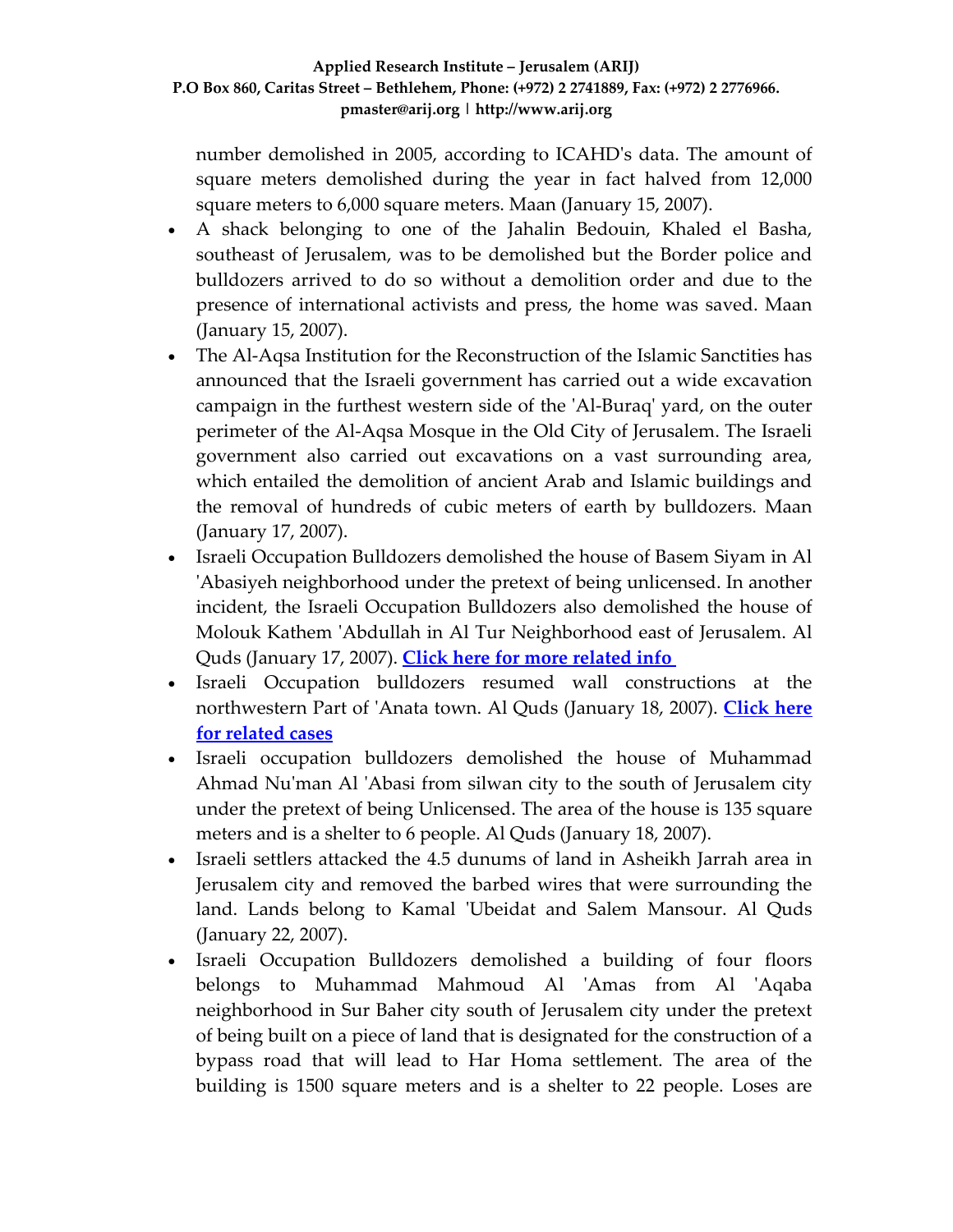estimated at 500 Thousand NIS (120 Thousand USD). Al Quds (January 23, 2007).

- Israeli Occupation Bulldozers demolish the house of Majed Issa Barakat in An Nabi Samuel village northwest of Jerusalem city under the pretext of being unlicensed. The family were given no time to salvage any of the house properties. The house is 70 square kilometres and is a shelter to 5 people**.** Wafa (January 29, 2007).
- Israeli Occupation Bulldozers demolished the house of Ghadeer Abu Ghalia in At Tur neighborhood due to its location close to the Mount of Olives new crossing; the IOF also demolished two houses belonging to Muhammad Ahmad Al Harsh and his son Ahmad in Ras El Baba area (The Popeʹs Hill) in Eizariya northeast of Jerusalem city under the pretext of being unlicensed. IOF also demolished an under‐construction house and a wall and a store in Al Thagra area in Aliʹezra Mountain owned by Khalil and Na'im Qatmera due to their closeness to the Israeli Segregation Wall path; in addition, the IO bulldozers demolished the underconstruction house of Muhammad Al Ghafari in Beit Hanina city. Maan & Wafa (January 30, 2007).
- Israeli Authorities established a detention center inside the settlement of Maʹale Adumim. Al Quds (January 30, 2007). **Click here for [related](http://www.poica.org/editor/case_studies/view.php?recordID=856) cases**
- The Israeli court rejected an appeal by Al-Aqsa Institution for the Reconstruction of the Islamic Sanctities to prevent Israeli companies from constructing bypass roads that passes through the village of the destroyed village of Beit Dajan. Wafa (January 31, 2007).

# **Jericho**

• Israeli Occupation forces demolished four houses and a commercial store in Al Jiftlik village north of Jericho city. Houses belong to Bashar, Basheer Mubarak Bisharat, Bassam Mahmoud Masa3eed and ʹAli Salem Jahalin. Wafa (January 23, 2007).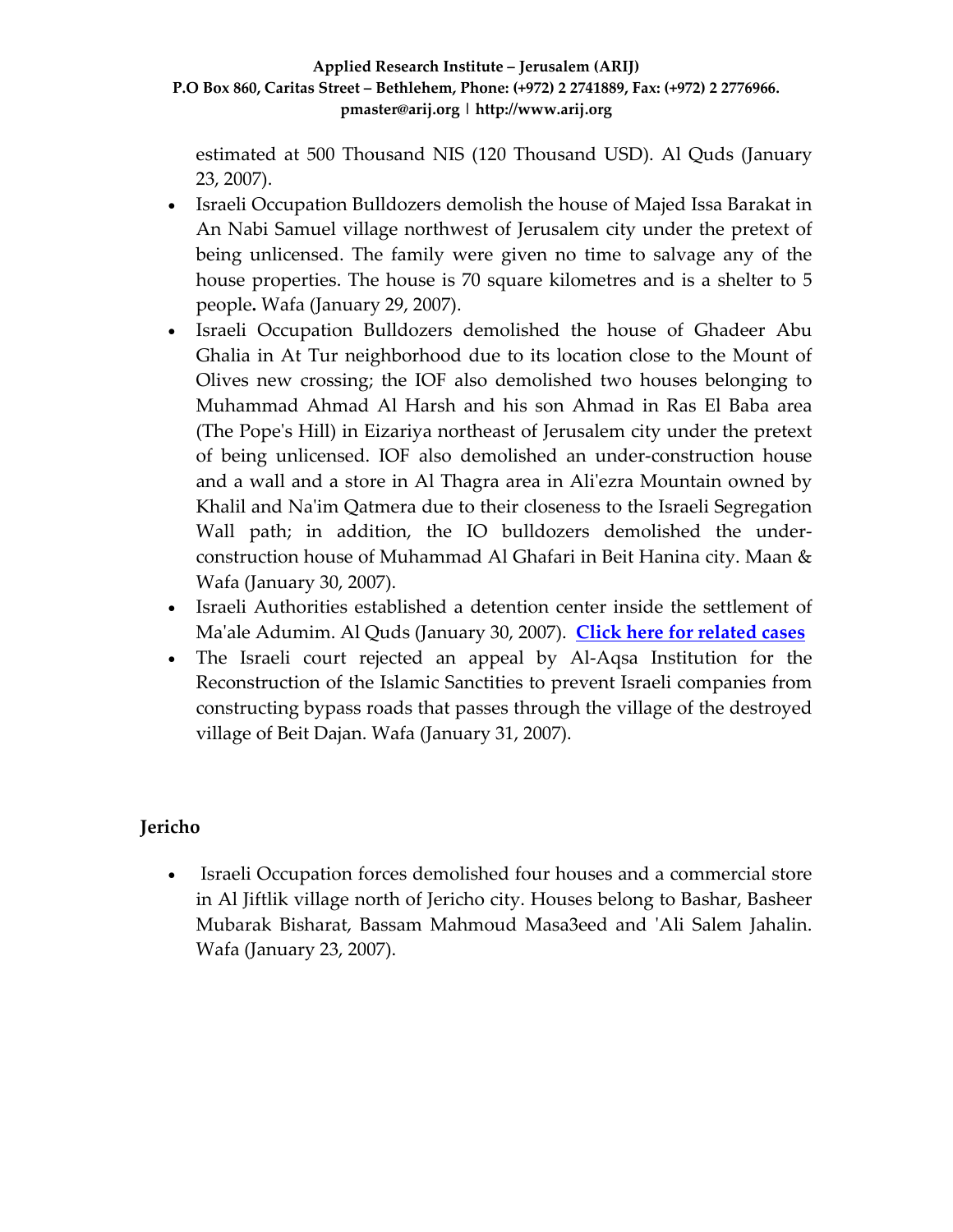# **Bethlehem**

- In a statement issued by Al Kahder city Municipality, the Segregation wall will extend a length of 6.7 kilometers long on lands of the city from north to the south and will cut most of Al Khader city western agricultural lands estimated at 15391 Dunums of land (76.6 % of the village's total land area). Al Quds (January 4, 2007). **Click here for a [detailed](http://www.poica.org/editor/case_studies/view.php?recordID=942) report.**
- The Local Housing Committee at the Israeli Municipality of Jerusalem submitted a new controversial plan to build **1,000** new housing units in **Har Homa [settlement](http://www.arij.org/images/pub/harhoma_ba_2007.jpg)** that lies on southeastern edge of the city of Jerusalem. The new constructions falls within the settlementʹs master plan at its northeastern side on lands confiscated from Sur Baher, north of Har Homa settlement**.** Ynetnews (January 9, 2007). Click here for a detailed case
- Israeli Occupation forces broke into Al Saff area and besieged the house of Iyad Al Kamel. Wafa (January 9, 2007).
- Israeli Occupation bulldozers resumed wall constructions north of Beit Jala city. It is worth mentioning that the wall will extend a length of 12 kilometers in the city and will cause the isolation of 6457 dunums of lands (45%) of the total city area. Al Quds (January 10, 2007).
- Israeli Occupation bulldozers invaded the villages of Um Salamuna, Wadi An Nis, Jouret Al Shamʹa and Wad Rahhal south of Bethlehem, and started razing agricultural lands for the construction of the Israeli Segregation Wall. Lands threatened are estimated at 1500 dunums and are cultivated with Olive, Almonds and Vine. Among the owners, resident Ali Khader Issa Taqatqa and his nephews were known. Wafa (January 17, 2006).
- The Israeli forces destroyed two Palestinian homes in the area of As-Sawahira, located north east of the city of Bethlehem and south of Jerusalem, claiming they were built without a license. One of the houses belongs to Jamal At Taweel and the other to Amir Abu Diab. Maan (January 23, 2007).
- Dozens of settlers from the settlement bloc of Gush Etzion, located close to the West Bank city of Bethlehem, have demonstrated with protection from the Israeli police, near the village of Zaʹtara, east of Bethlehem, in condemnation against the closure of the road next to the village to their cars. As claimed by Israeli Police, roads were closed off to them for their own safety. On a much higher frequency, roads in the West Bank are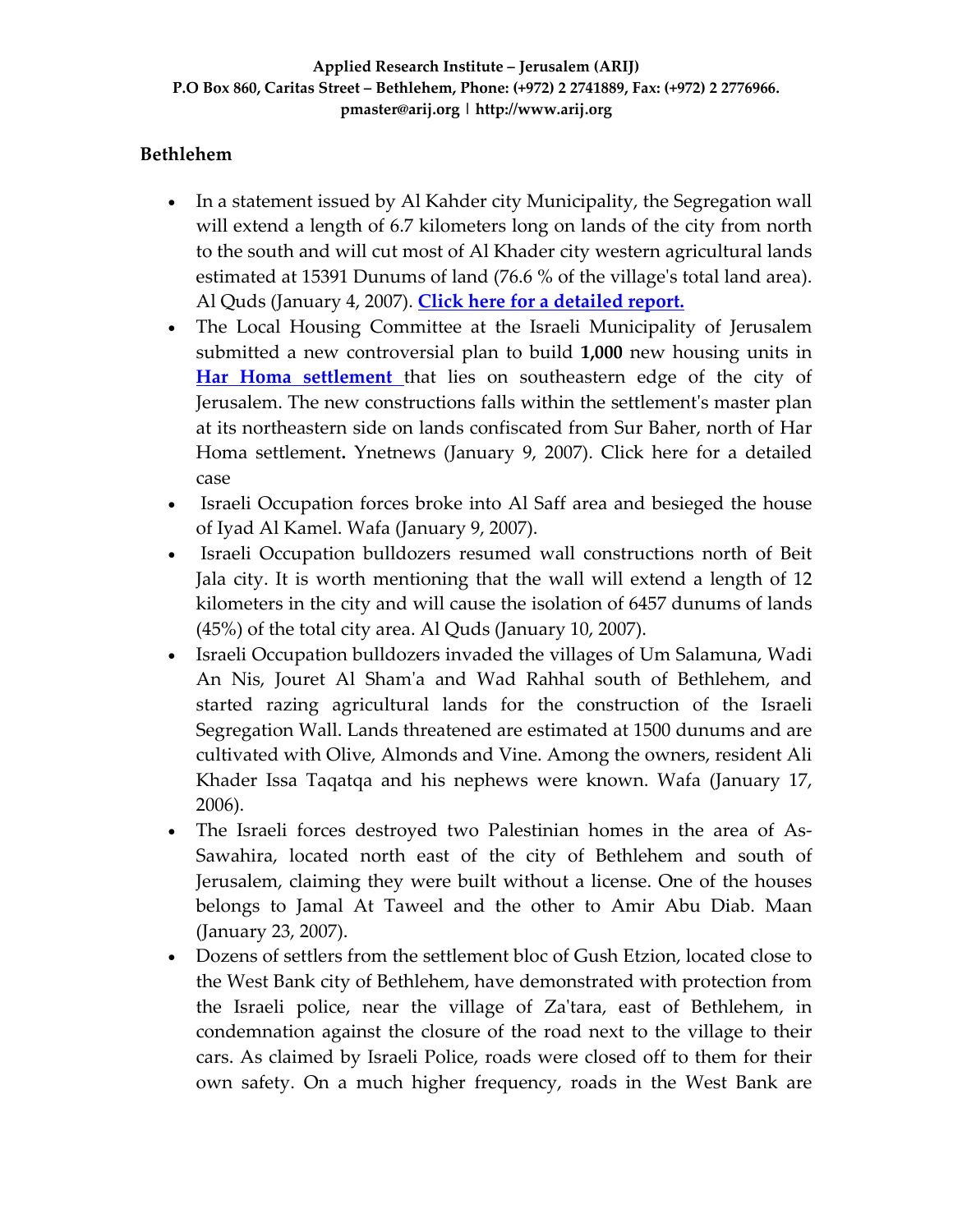closed off to Palestinian vehicles and only Israeli‐plated cars are allowed on them, principally these illegal settlers. Maan (January 26, 2007).

- The Israeli Occupation Army handed out 11 military notices to residents of the Orthodox Housing Complex project and Jabal Ad Dik area (east of Beit Sahour), 6 of which to demolish existing residential houses and 5 to stop ongoing constructions of residential buildings. Houses b**elong to** Issam [Bannoura](http://www.poica.org/editor/case_studies/isam_house.jpg)**, Naser Nairoukh,Ibrahim Nairoukh,** Jadʹoun ʹ[Ibaiat](http://www.poica.org/editor/case_studies/Jadoun_house.jpg)**, [Jadoun](http://www.poica.org/editor/case_studies/jadoun_barracks.jpg) ʹIbiyat**, **Nader [Najem](http://www.poica.org/editor/case_studies/nader_house.jpg), Iyad El [Helo](http://www.poica.org/editor/case_studies/alhelo_house.jpg)**, Nihad Najem, Greek **[Orthodox](http://www.poica.org/editor/case_studies/housing_project.jpg) Housing Complex** - Building # 9, Greek Orthodox Housing [Complex](http://www.poica.org/editor/case_studies/housing_project.jpg) ‐ Building # 10, Greek [Orthodox](http://www.poica.org/editor/case_studies/housing_project.jpg) Housing Complex ‐ Building # 11. ARIJ (January 28, 2006). **Click here for a [detailed](http://www.poica.org/editor/case_studies/view.php?recordID=987) report**
- The Israeli Occupation Army handed out military notices to stop construction in 4 houses in Al Baida Hamlet in Wad Rahhal village south of Bethlehem city under the pretext of being unlicensed. Notices were given at the time Israel is building the Segregation Wall in the area. Houses belong to Muhammad Mustafa Khaleel Khalawi, Khaled Muhammad Khaleel Khalawi, Nizar HusseinIssa Sanad and Ibrahim Hasan Isma'el and all amount to an area of 570 square meters. It is worth mentioning that the four houses are located in area "B" where Palestinians have full control over the civil responsibilities and Israel continues to have overriding responsibility for security. Wafa (January 31, 2007).
- Villagers of Um Rukbeh area (about 200 residents) in Al Khader city southwest Bethlehem city suffers from the Israeli closure of the village's entrance with for the sixth year on row. The village also faces the threat of loosing its land for the expansion of Efrat Settlement. Wafa (January 2007).

# **Ramallah**

- Israeli soldiers have stopped a large number of Palestinian cars at 'Atarah checkpoint north of Ramalllah city under the pretext of checking their identification cards. Maan (January 6, 2007)**.**
- The Israeli Prime Minister Ehud Olmert, has approved a plan to reroute a section of the Segregation Wall to increase its length by 12 Km. the newly added section is set to take place north of the Modiʹin Illit settlements block west of Ramallah governorate, about five Km from the 1949 Armistice Line (the Green Line). The recently approved addition Wall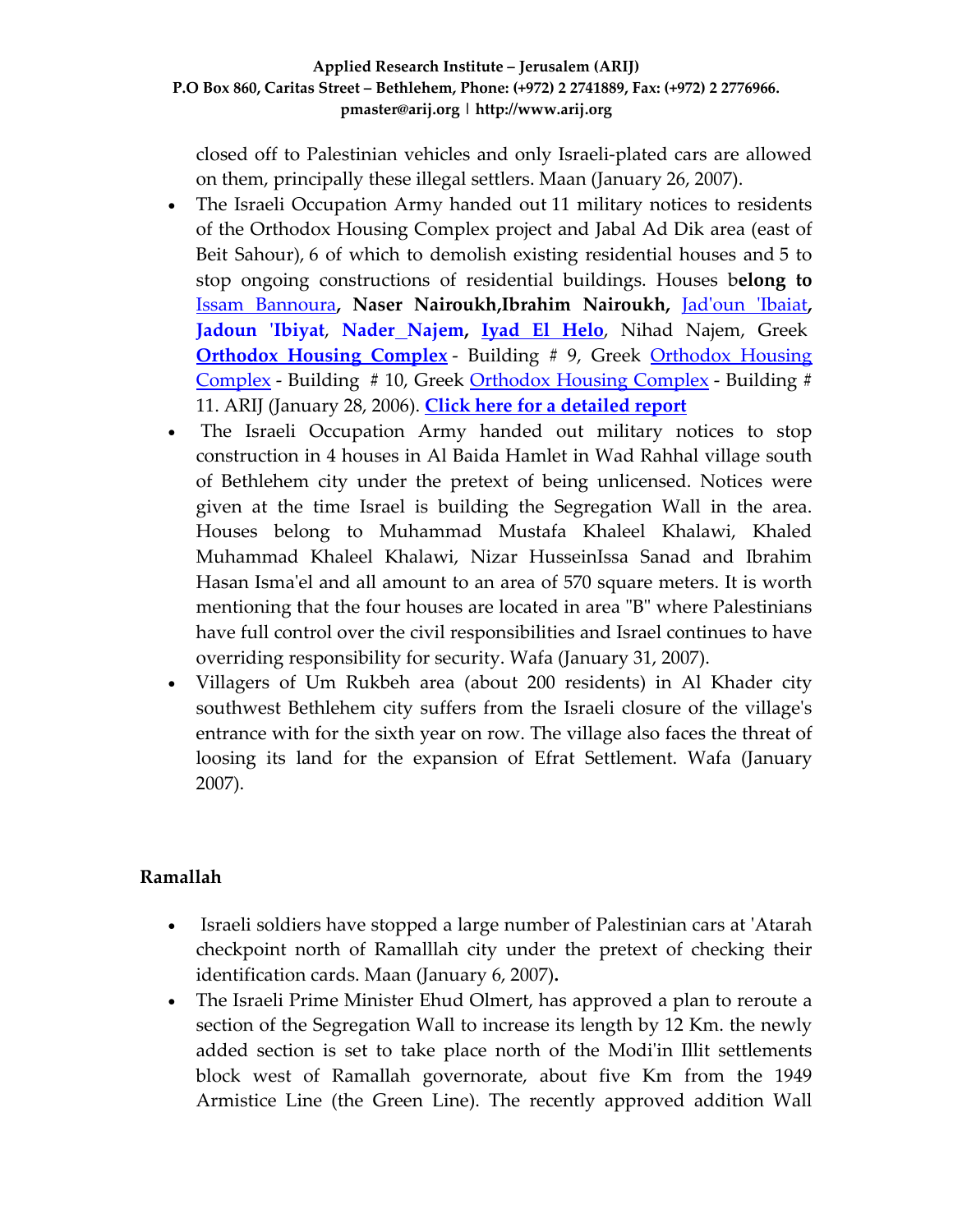length, aim to encompass two Israeli settlements within the Segregation Wall, Nili (Est. 1981, pop. 879) and Na'leh (Est. 1988, pop. 637). Haaretz (January 31, 2007). **Click here for a [detailed](http://www.poica.org/editor/case_studies/view.php?recordID=996) report**

# **Qalqilyia**

- Israeli Occupation Forces closed the agricultural gate located north of Jayyous town east of Qalqilyia city for several hours and decreased the opening period of the gate to 3 hours a day from rather than 12 hours. Wafa (January 16, 2007).
- Israeli Occupation Forces erected a temporary checkpoint at the eastern entrance of Qalqilyia city and Palestinians accessing the checkpoints were subjected to thorough inspection. Wafa (January 21, 2007).

# **Tubas**

- Israeli Occupation Forces erected a temporary checkpoint at the southern entrance of Tubas city, north of the West Bank and another temporary checkpoint near Aqaba Village northwest Tubas city. Wafa (January 3, 2007).
- Israeli Occupation Forces erected a temporary checkpoint at the entrance of Tammun Village south of Tubas City north of the West Bank and detained a number of Palestinian cars under the pretext of searching them. Wafa (January 6, 2007).
- Israeli Occupation forces detained one Palestinian farmer near Baqaʹot settlement east of Tubas city for hours while he was working in his fields. It is worth mentioning that many other Palestinian farmers have also been detained in the last few months under the pretext of "lands declared as closed military areaʺ. Wafa (January 8, 2007).
- Israeli Occupation Forces erected a temporary checkpoint south of An Nasariya village, on a main road that links the middle valleys with the rest of the northern West Bank Governorates. Wafa (January 8, 2007).
- Israel reopens Bardala crossing in the northern valleys that links the West Bank Territories with the 1948 lands after closing for over a year. Wafa (January 9, 2007).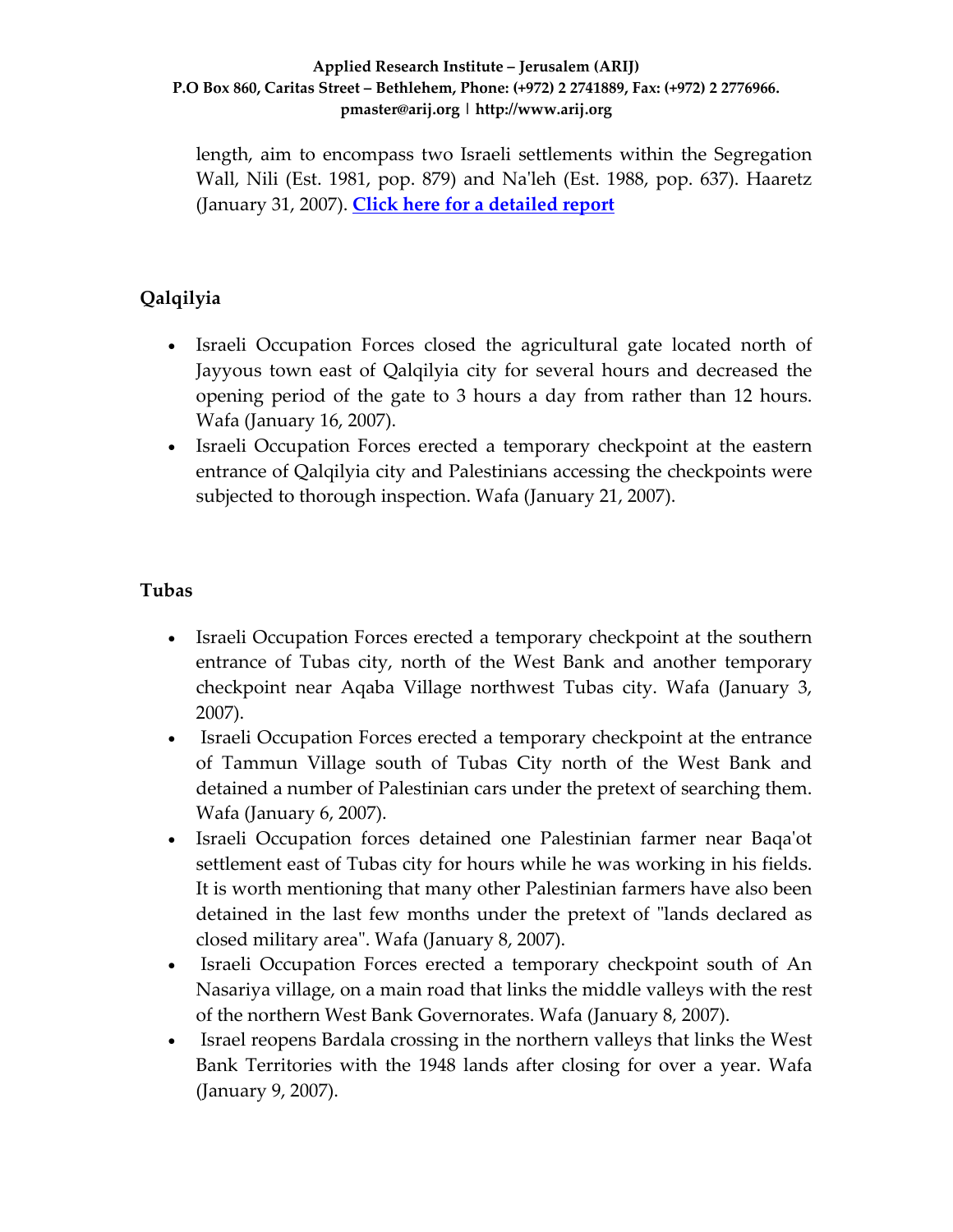- Israeli Occupation Forces confiscated a car owned by a Palestinian resident while heading to work at a temporary checkpoint erected east of Tubas City. Wafa (January 9, 2007).
- Israeli Occupation Forces besieged the house of Ahmad Swafta in Al 'Aqaba village north of Tubas city and broke the door entrances. Wafa (January 9, 2007).
- Israeli Occupation Forces broke into **Al ʹAqba village [northwest](http://www.poica.org/editor/case_studies/view.php?recordID=825) of Tubas [city](http://www.poica.org/editor/case_studies/view.php?recordID=825)** and warned residents of the village to demolish a cement pool owned by resident Salah Salem Muhammad Jaber and a house owned by Ahmad Mahmoud 'Ali Taleb for security reasons. These two warnings increased the number of houses threatened to be demolished in the village to 19. It is worth mentioning that work in these wells is pure legal and lands are owned by Palestinians of the village who own documents of ownership of the land where the wells are being constructed. Wafa (January 10, 2007).
- Israeli soldiers manning Tayaseer Checkpoint east of Tubas city detained tens of Palestinian cars who were trying to access the checkpoint to their lands in the northern Valleys. Wafa (January 13, 2007).
- Israeli Occupation Forces erected two temporary check points, one on the roadway linking Tubas city with Jenin city while the second was erected on Tubas's southern main road and obstructed the movement of Palestinians heading to their destinations. Wafa (January 15, 2007).
- Israeli Occupation Forces detain a Palestinian Teacher at Tayaseer checkpoint east of Tubas city while was heading to his school in Bardalah Village in the upper northern valleys. Wafa (January 16, 2007).
- Israeli minister of defense Amir Peretz has reportedly retracted his decision to build 100 housing units in the northern Jordan Valley as part of a new settlement, Maskkiyot. Maan (January 19, 2007).
- Israeli Occupation bulldozers razed an agricultural pool in Foroush Beit Dajan village north of Jericho city. The pool belongs to resident Yousif Shaheen. Wafa (January 24, 2007).
- Israeli Occupation Forces commences the construction of a fence close to a huge checkpoint that Israel built 5 kilometers from Tubas city to segregate the Northern Valleys from the rest of the West Bank Governorates. It is worth mentioning that Israeli Occupation Forces started weeks ago razing lands 5 kilometers away from Tubas city north of the West Bank in an attempt to construct a huge crossing that will contain low concrete infrastructure and will be equipped with mechanical devices used to control pedestrian movements and military watch towers for monitoring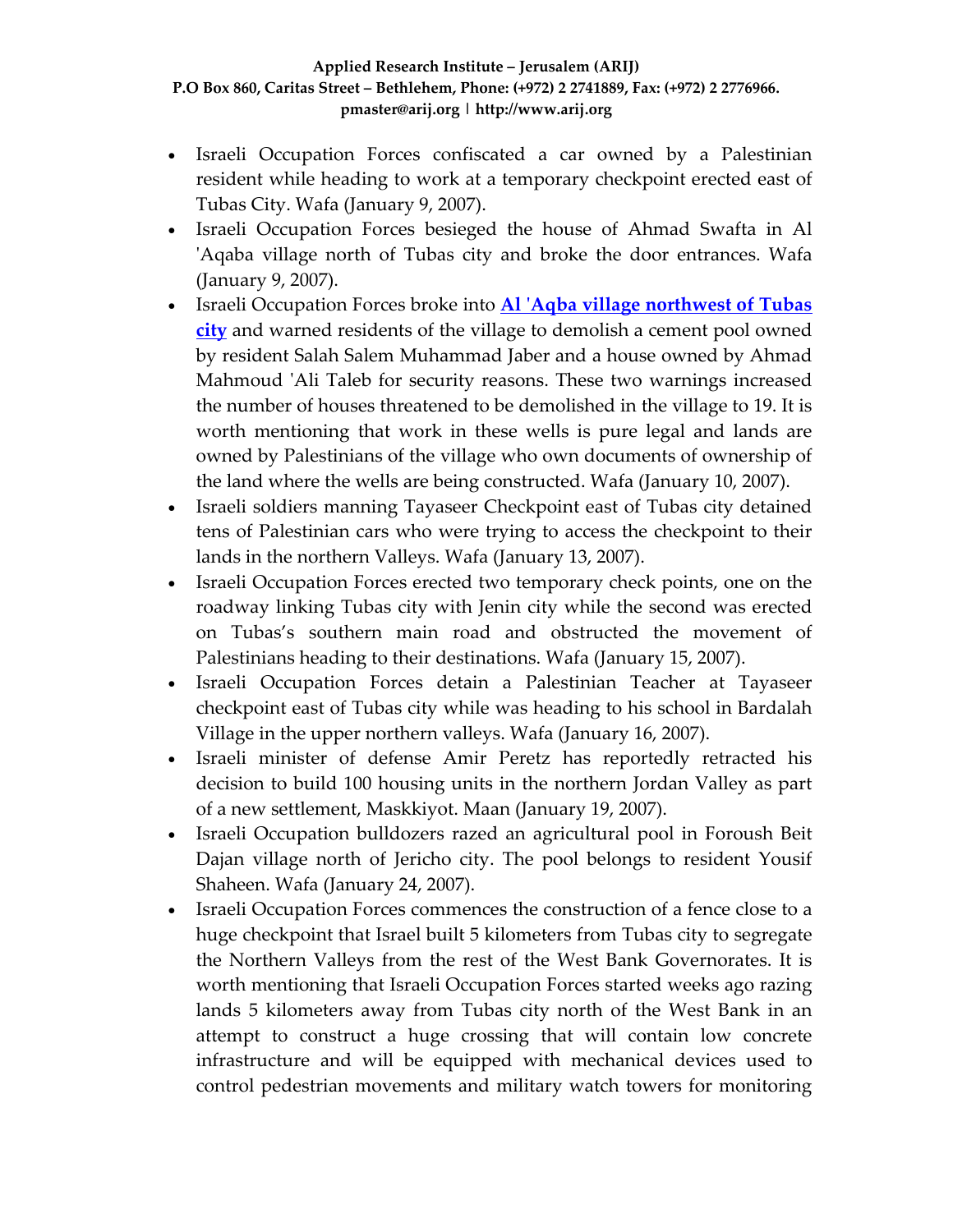the pedestrian and vehicular movements in addition to rooms for military use only. Wafa (January 24, 2007).

- Israeli Occupation Vehicles started transferring heavy equipments to Tayaseer checkpoint east of Tubas city which Israel is working on transferring it to a huge crossing. Wafa (January 29, 2007).
- Israeli Occupation forces erected a temporary checkpoint on the roadway that links ʹAqqaba village with Al Kuffeir and detained tens of Palestinian cars. Wafa (January 30, 2007).
- The Israeli Occupation Forces erected a huge cement military tower at the upper northern valleys, to the north of Tayaseer Checkpoint east of Tubas city. The tower was provided with electronic monitoring devices. Wafa (January 30, 2007).
- Tens of Israeli Settlers broke into **[Masskiyot](http://www.poica.org/editor/case_studies/view.php?recordID=928)** settlement in the northern valleys and threatened to start building in the settlement to settle families evacuated from Shirat Hayam and other Israeli settlements in Gaza. Wafa (January 30, 2006). **Click here for more [related](http://www.poica.org/editor/case_studies/view.php?recordID=928) info**
- Israeli Occupation forces torn the ID of a Palestinian resident at Tayaseer Checkpoint east of Tubas city under the pretext that she is not a resident of the northern Valleys. Wafa (January 30, 2007).
- Israeli Occupation forces hindered tens of Palestinian residents heading to their work places in the northern valleys from entering the area under the pretext that they are not residents of the area. Wafa (January 30, 2007).

# **Hebron**

- The Israeli Occupation forces closed Al Talleh road that connects Hebron city Neighborhoods with the Ibrahimi Mosque and Hebron Old City. Residents of the area fear that Israelʹs closure to the Al Talleh road aims at creating a geographical link between the Israeli outposts around the city of Hebron with the settlements inside the Old City of Hebron. Al Quds (January 6, 2007).
- Israeli settlers form Susiya settlement located to southeast of yatta town south of Hebron city continued for the third day on row razing lands belonging to the families of An Nawaj'a, Al Hidar and Al Hellis for the construction of a bypass road that will link west of the Settlement with 150 dunums of lands which the settlers are planning to detach. The bypass road is expected to extend a length of more than one kilometer. It is worth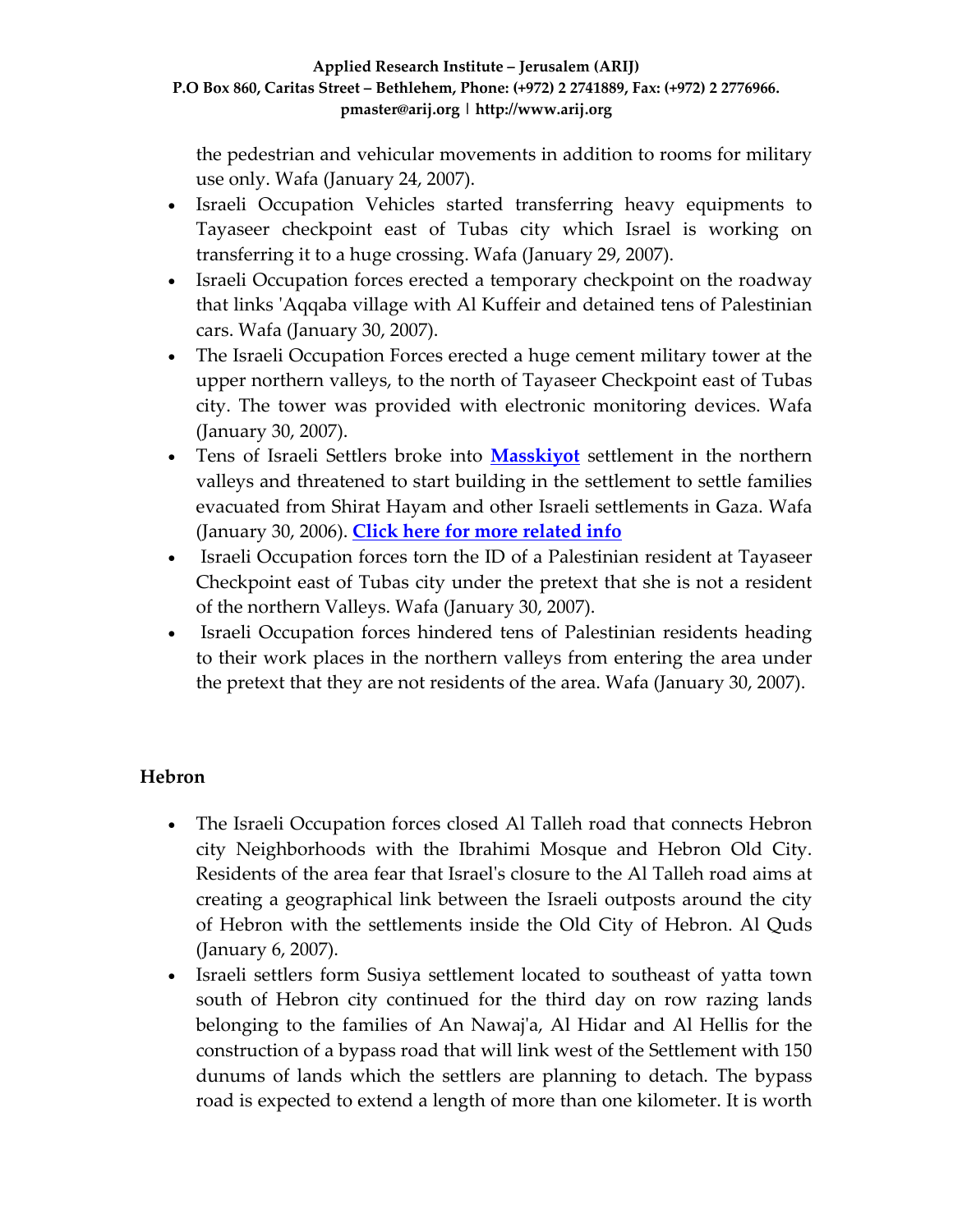mentioning that owners of the lands have been prevented from accessing their lands for the third year on row due to military orders that have been issued by the IOF preventing them to. Wafa (January 8, 2007).

- Israeli Occupation forces broke into the town of Dura south of Hebron city and attacked a number of houses belonging to ʹAdnan Fayyad Al Suweti, Muhammad Islam Rezeq Abu Zneid and forced residents to evacuate the houses without pre‐notification. The IOF also broke into 2 commercial stores belonging to Mahmoud Rayyan Al Sharawneh and broke the door entrances of the stores. Wafa (January 10, 2007).
- An Israeli plan to establish a quarry named "Hanson" on 300 dunums of lands planted with Almonds in Um Al Shaqfan area southwest of Al Burj area northwest Ad Dhahriyeh town and belongs to Al Masharqa and Tbeish families. It is worth mentioning that Israel has been working for year to establish another Quarry in Torosous area on 450 dunums of lands belongs to Hajja and Al Talahmeh families. Wafa (January 9, 2007).
- Israeli Occupation soldiers have broken into the house of Naji Abu Khalaf Al‐Ejel, in the old city of Hebron in the southern West Bank and attacked the house owner. Maan (January 18, 2007).
- Israeli Occupation Forces broke into the garage of Rami Al Fallah for car repairs in Al Haras area north of Hebron City and carried an intensive search operation under the pretext of looking for weapons. Wafa (January 19, 2007).
- Israeli soldiers manning the checkpoint located at the entrance of Al ʹArroub Technical college in Arroub refugee camp located north of the West Bank city of Hebron obstructed Palestinian students from attending their college after subjecting them to thorough inspection and forcing them to take off their clothes. Wafa (January 21, 2007).
- Israeli Occupation Forces broke into the house of 'Ali Khaled Mur and carried out an intensive house search and caused damages to the properties. It is worth mentioning that during the last week, the IOF broke into Mr. ʹAliʹs house three times. Wafa (January 30, 2007).
- More than 30 Israeli settlers broke into As Smouʹ town and tried to take over vast areas of lands in Widadi area southwest As Smouʹ town close to "Sham'a settlements. Lands belong to Abu 'Awwad Family and other families from the town and amount to an area of 1800 dunums of land. Wafa (January 31, 2007).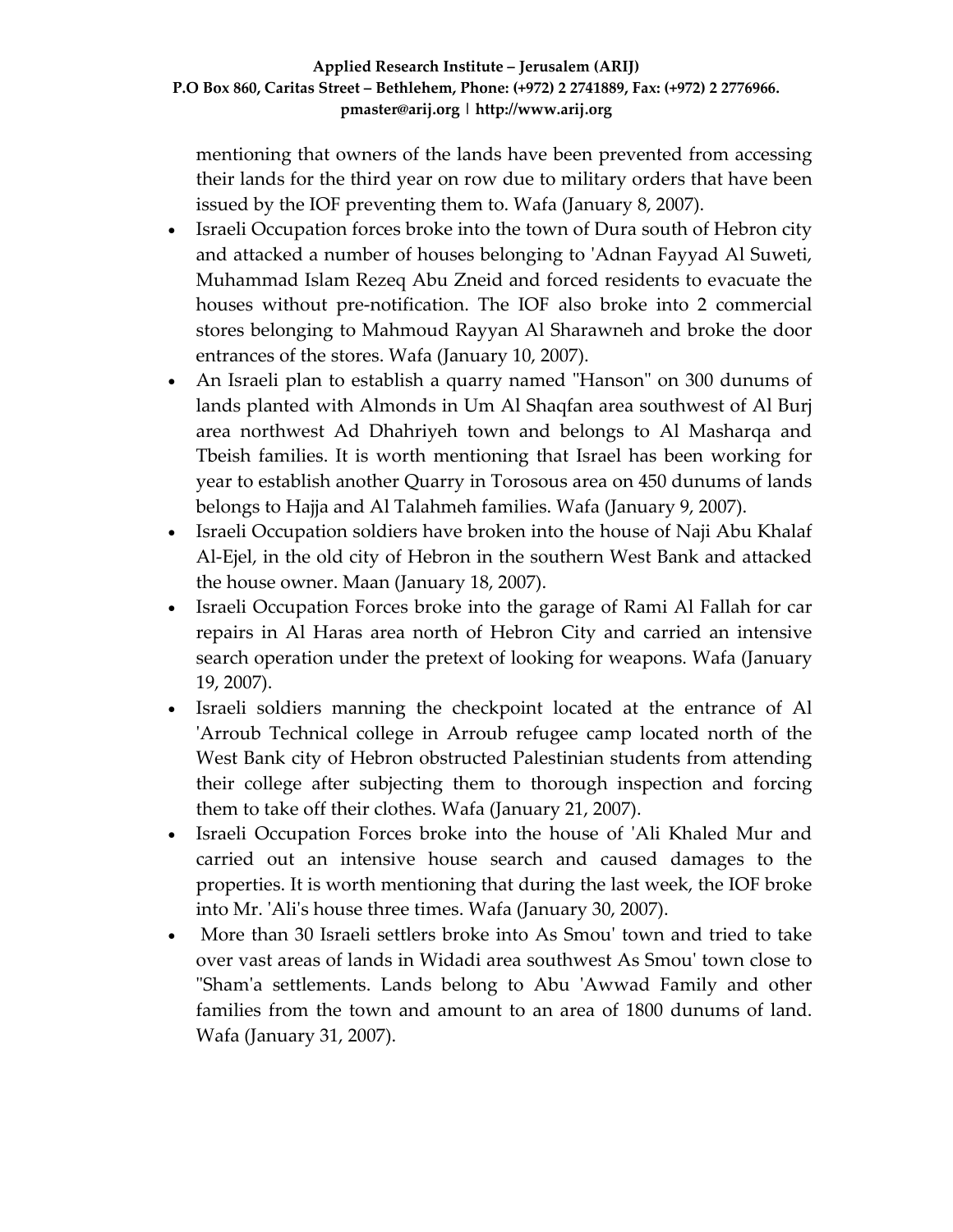# **Nablus**

- The Israeli Occupation authorities have replaced the Yitzhar checkpoint in southern Nablus, just a few days after they had removed it, as part of the easing of restrictions to Palestinian life announced by Israeli Prime Minister Ehud Olmert in December. Palestinian Passengers were forced out of the cars into the rain for "extra screening". Maan (January 6, 2007).
- Israeli Occupation Forces reinforced Huwwara checkpoint with modern electronic devices after constructing a cement wall on the southern side of the Checkpoint. Al Quds (January 11, 2007).
- Israeli Occupation forces razed confiscated 8 dunums of agricultural lands owned by Burin Village residents. The purpose of the razing activities hasn't been declared by the IOF. Wafa (January 15, 2007).
- Israeli Occupation Forces erected one temporary checkpoint on the roadway to Nablus New Neighborhood southwest Nablus city and obstructed the movement of Palestinian residents heading to their destinations. Wafa (January 16, 2007). **Click here fore [related](http://www.poica.org/editor/case_studies/view.php?recordID=946) cases**
- Israeli military forces broke into the home of PLC member Ahmad Al Haj Ali in the 'Ein Beit Al Ma' (No.1) refugee camp near Nablus, and searched it invasively, ransacking the property of the family. Maan (January 20, 2007).
- Occupying Israeli military forces have re-closed the checkpoint in the Al Bathan valley, north‐east of Nablus in the northern West Bank. Israeli troops stopped hundreds of Palestinian citizens, who had earlier left the city, and prevented them from coming back through the checkpoint. Dozens of private vehicles, as well as public transport, were stuck at the barrier. The Israeli authorities have stated that the checkpoint is closed for 24 hours, for "security reasons". Maan (January 22, 2007).
- New Israeli procedure at Yitzar checkpoint south of Nablus city which prevents Palestinians from accessing the checkpoint on Foot. Wafa (January 23, 2007). **Click here fore [related](http://www.poica.org/editor/case_studies/view.php?recordID=946) cases**
- Israeli Settlers from Alon Moreh, Yitzhar and Itamar broke into Prophet Yousif Shrine in Balata city east of Nablus city under the protection of Israeli Occupation soldiers (January 23, 2007).
- An Israeli Military order to confiscate 700 dunums of lands of 'Azmout and Deir Al Hatab Lands east of Nablus city. According to the military order, blocks numbered 2, 5, 8 and 10 in Deir Al Hatab and Blocks numbered 6, 7 and 10 from 'Azmout village are slated for confiscation. Al Quds (January 23, 2007).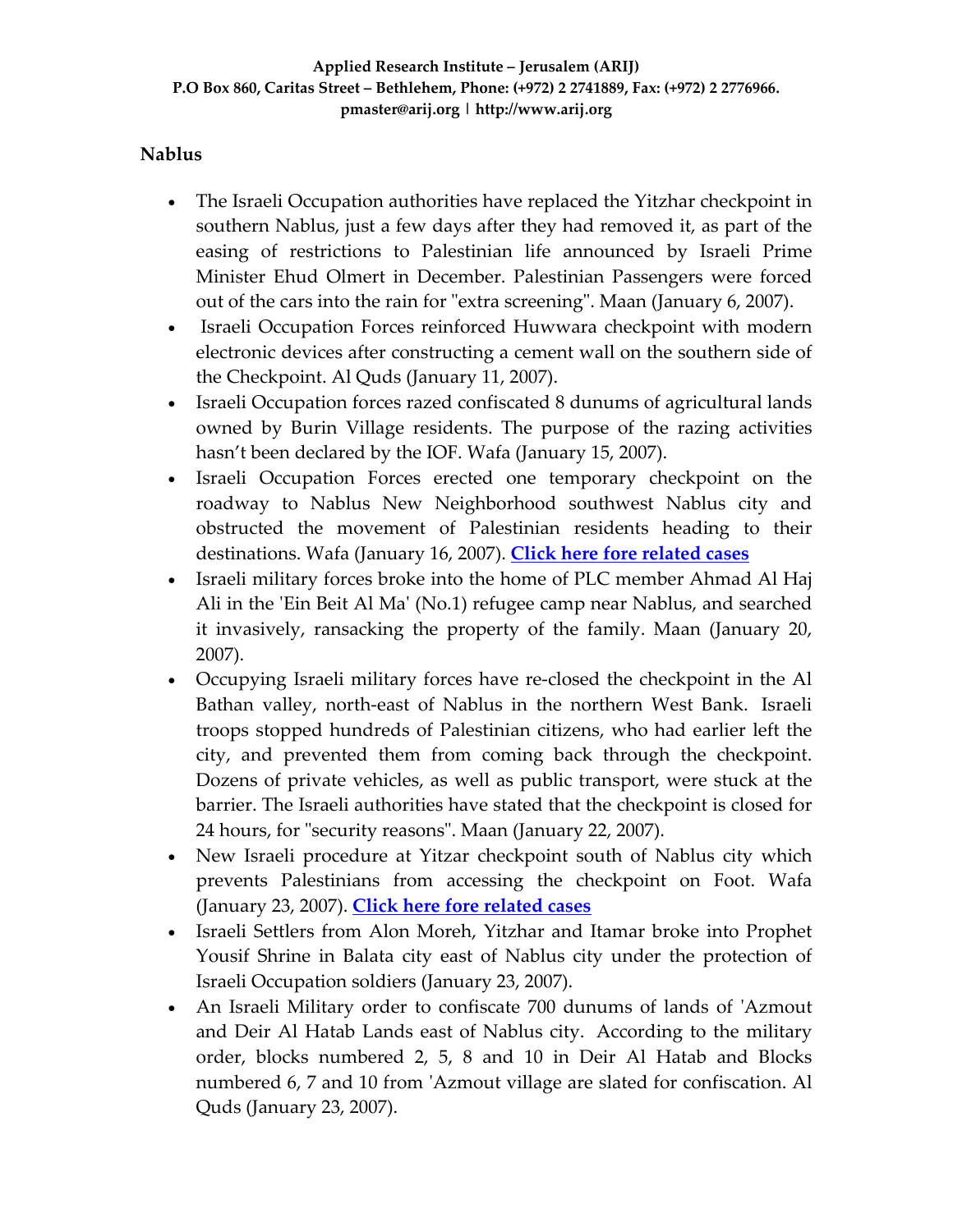- Dozens of Israeli settlers, accompanied by Israeli soldiers, broke into a West Bank village of Awarta located between the Huwwara military camp and checkpoint south of the city of Nablus, and the illegal Israeli settlement of Itamar and attacked cemetery claiming that the cemetery contains Jewish shrines and damaged many gravestones in the cemetery. Israeli settlers also attacked the house of Jamil Sharab and damaged many windows of houses in the area. The settlers also attacked some cars parked nearby. Maan (January 24, 2007).
- Settlers from Itamar and Elizar settlements attacked 'Awarta village Grave yard south of Nablus city and caused damaged to the properties. Settlers also broke the windows of Jameel Saʹed Sharab house and destroyed a number of Palestinain cars belonging to Raed Fat‐hi Darawsheh, Niath Muhammad Niyath, Fares Qazah, Raed Sharab, Abdullah Sharab and Ahmad Sharab. Wafa (January 24, 2007).
- 13 Israeli military vehicles, with an advance guard of undercover Special Forces, invaded the city of Nablus in the north of the occupied West Bank and besieged ASl Fateh Building number 1 in Al‐Taʹawun Street in the west of the city. Israeli soldiers also occupied a number of houses in the Al-Ma'ajin area and deployed snipers on the roofs. Maan (January 25, 2007)**.**
- Israeli Occupation soldiers manning Huwwara checkpoint detained hundreds of Palestinian residents after closing the Pedestrian lanes leading to the city of Nablus for long hours. Residents were also subjected to thorough inspection. Wafa (January 27, 2007).
- Israeli Occupation soldiers erected a temporary checkpoint on the roadway between Al Far'a and Siris Villages north of Nablus city. Palestinian residents were subjected to thorough inspection at the checkpoint by the Israeli soldiers. Wafa (January 29, 2007). **[Click](http://www.poica.org/editor/case_studies/view.php?recordID=946) here fore [related](http://www.poica.org/editor/case_studies/view.php?recordID=946) cases**
- Israeli Occupation Forces continue closing checkpoint number 17 located on Nablus – Asira al Shamaliyeh roadway for the fourth month on row which is causing a great suffering to residents of the nearby villages such as Yaseed, 'Aseera Al Shamaliyia, Beit Umrin, Talouza, and Al Bathan. Wafa (January 29, 2007).
- The Israeli army is making changes to the Huwwara checkpoint, south of Nablus, in the north of the occupied West Bank. Israeli troops and bulldozers have been seen working in the area of the checkpoint, apparently in a move to expand it into a larger crossing point. The Israeli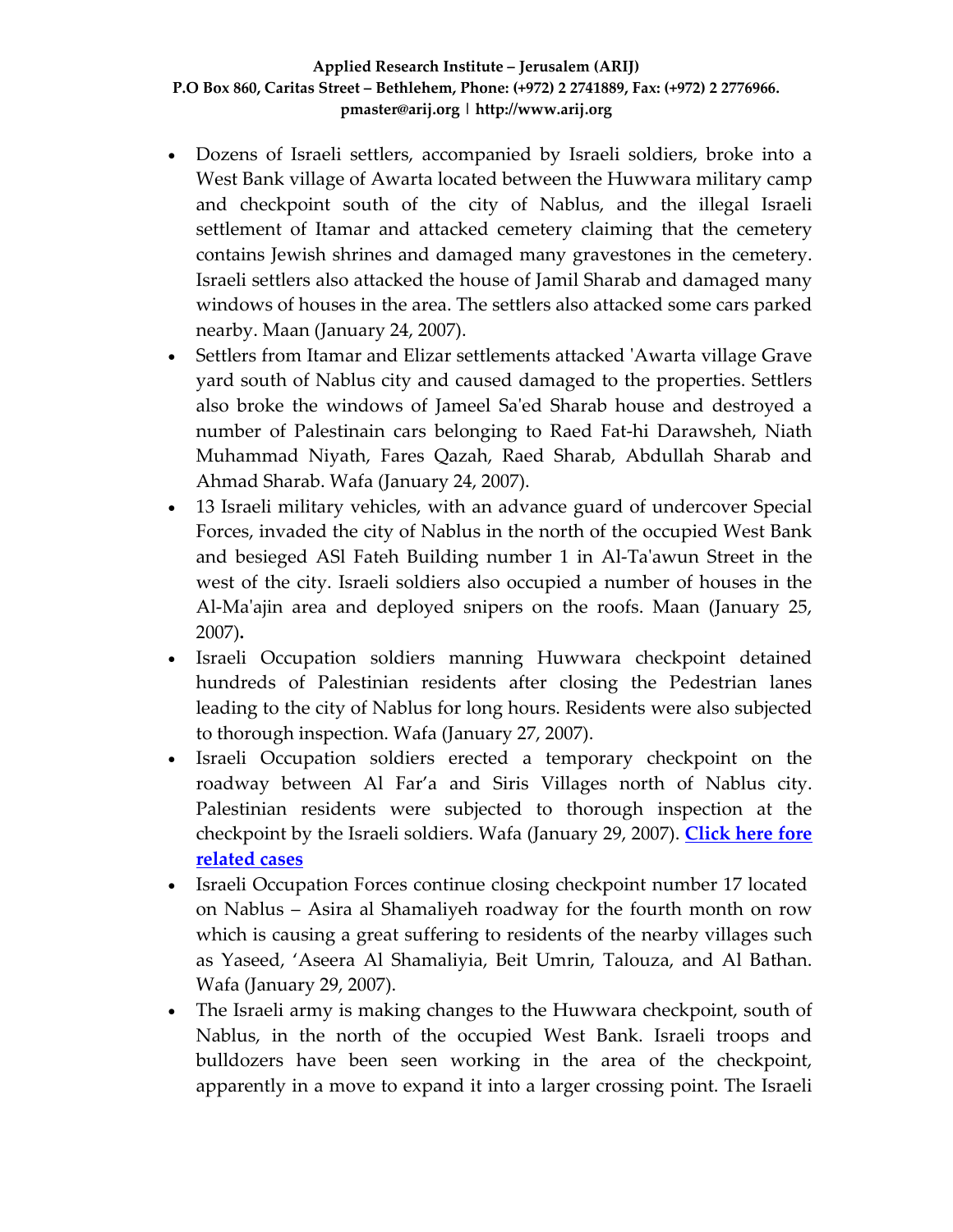soldiers have erected further checkpoints before the main checkpoint. These new barriers prevent vehicles from advancing directly towards the checkpoint. In addition, the Israeli forces have built a large roundabout before the checkpoint from the southern (Ramallah) side. Maan (January 30, 2007).

- Hundreds of Palestinian residents and vehicles were detained at a temporary checkpoint erected by the Israeli Occupation forces on Al Bathan roadway north of Nablus city. Residents were forced to wait for hours under the rain and were subjected to thorough inspection by the Israeli soldiers. Wafa (January 30, 2007). **Click here fore [related](http://www.poica.org/editor/case_studies/view.php?recordID=946) cases**
- Israeli occupation forces bombed the house of Abu El 'Abed El Ratroot in Hiteen Street in Nablus Old city. Wafa (January 31, 2007).

# **Salfit**

- Israeli Occupation forces erected a temporary checkpoint at the northern entrance of Bruqin village west of Salfit city and detain tens of Palestinian cars for inspection. Wafa (January 21, 2007). **[Cl](http://www.poica.org/editor/case_studies/view.php?recordID=863)ick here for [related](http://www.poica.org/editor/case_studies/view.php?recordID=863) cases**
- Israeli Occupation Forces continue closing Iron Gate number 48, located north of Mas‐ha village west of Salfit city and prevents Palestinian farmers from accessing their lands segregated behind the path of the Segregation Wall. Wafa (January 22, 2007).

# **Jenin**

- Israeli Occupation Forces broke into the house of Rami Al Shayeb and torn the furniture of the house. Al Quds (January 6, 2007).
- Israeli forces have erected several checkpoints in Jenin; Az Zababda village in southern Jenin, the Aqqaba village entrance in northern Tubas and the 'Anza village entrance, southwest of Jenin. Maan (January 8, 2007).
- An Israeli order to establish a military base on lands that have been occupied by Sanur Settlement which was evacuated in August 2005 along with three other Israeli settlements in the north and 21 Israeli settlements in the Gaza Strip. Not forgetting to mention that owners of the lands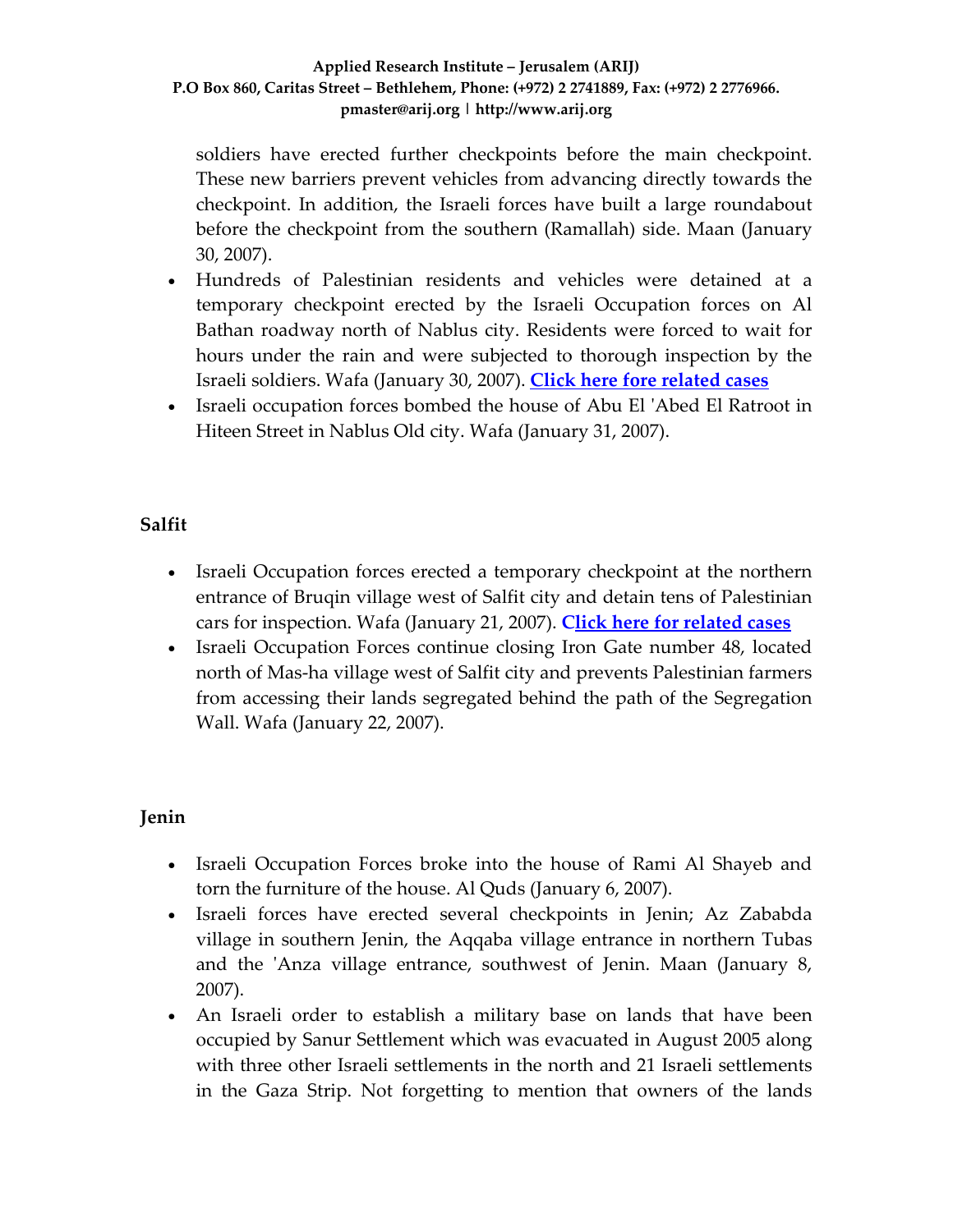weren't allowed to access their lands even after the settlements were evacuated. Al Quds (January 10, 2007).

- Israeli Occupation Forces broke into the house of Shiekh Khalid Al-Haj, in the city of Jenin in the north of the occupied West Bank and confiscated his personal computer. Maan (January 11, 2007).
- Israeli Occupation Forces erected a temporary checkpoint at the southern entrance of Qabatyia town, south of Jenin city and obstructed the movement of Palestinians heading to their destinations. Wafa (January 14, 2007).
- Israeli Occupation forces erected two temporary checkpoints in Jenin city, the first close to Haddad Resort east of Jenin city while the second was erected on the roadway between Qabatyia and Az Zabadeh cities southeast Jenin city. The IOF also erected three other temporary checkpoints, one at the entrance of 'Arraba town, the other on the roadway between 'Arraba town and Fahmeh village while the third one on the road way between 'Arraba town and Marka village. Wafa (January 14, 2007).
- Israeli Occupation Forces besieged the Mosques of Abu Thur Al Ghufari located in the southern part of Kafr Ra'i village southwest of Jenin city and another Mosque in the northern part of the village and subjected Palestinian Prayers to thorough search. Wafa (January 15, 2007).
- Israeli Authorities postponed the construction of the Segregation Wall between Barta'a Ash Sharqiyeh village and Barta'a Al Gharbieyeh until further solutions to its path in that specific area are found. Wafa (January 16, 2007).
- Israeli Occupation forces erected a temporary checkpoint at the eastern entrance of Yaʹbad village west of Jenin city. Wafa (January 24, 2007).

# **Tulkarem**

- The Israeli police have issued a number of fines to Palestinian vehicles driving on Al Kafriyat – Tulkarem Roadway for no reason. Wafa (January 6, 2007).
- Israeli Occupation Forces broke into the house of Jamal Abu Shanab and carried an intensive house search and destroyed some of the properties. Wafa (January 7, 2007).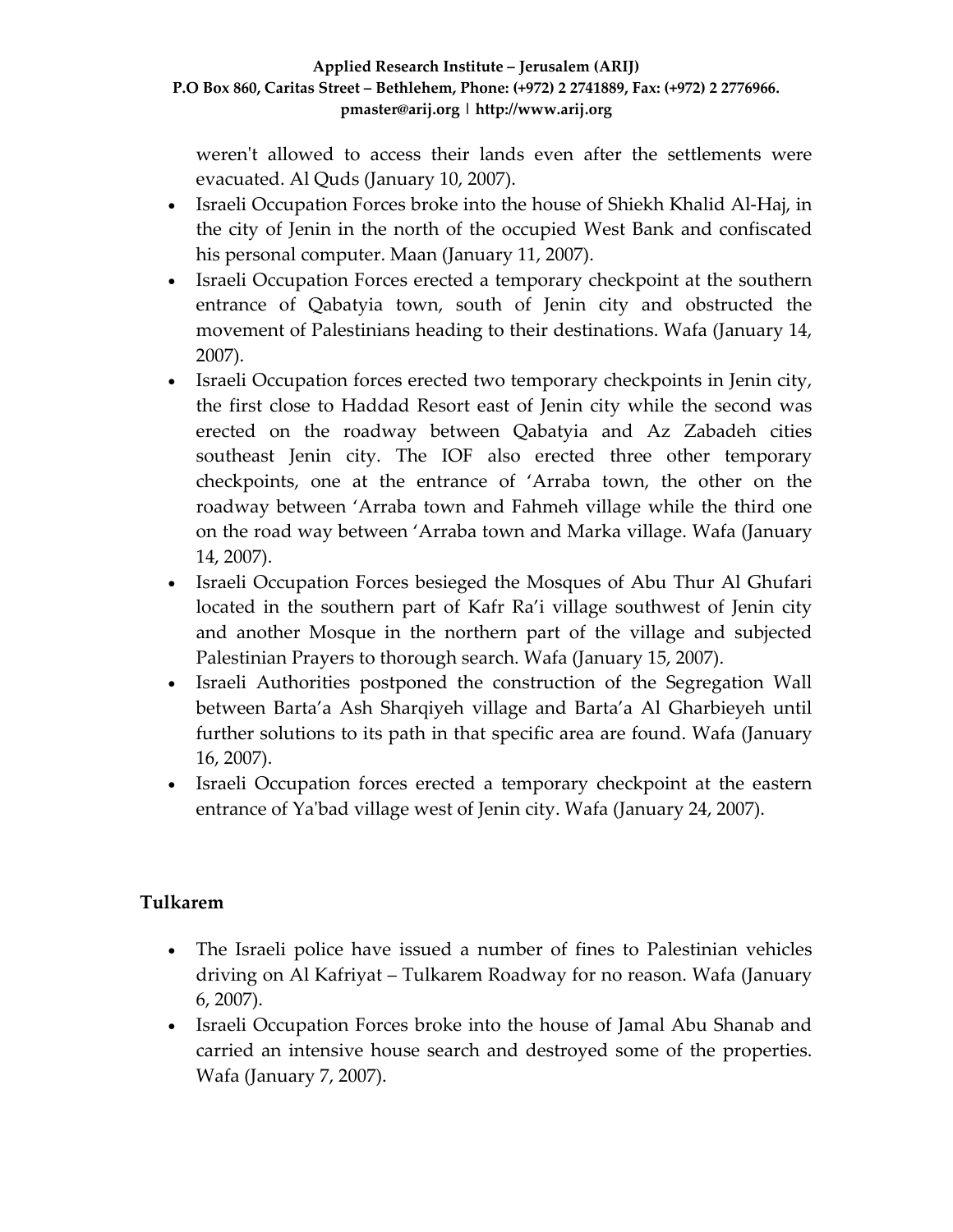- Israeli Occupation forces invaded northern Tulkarem, in the north of the West Bank and confiscated cars owned by 48 Palestinians which were undergoing repairs. Maan (January 9, 2007).
- Israeli Occupation Forces broke into a store for selling Paints owned by Munther Jizmawi and destroyed its properties. Al Quds (January 10, 2007).
- Israeli Occupation Forces staged into the north-western neighbourhood of Tulkarm city and broke into the house of Firas Khashan and carried out an intensive house search. Wafa (January 14, 2007).
- The Israeli police have randomly issued dozens of fines to Palestinian vehicles which were stopped at a temporary checkpoint that was erected by the police at saddet Rameen area, Innab checkpoint, and Al Lada'en area. Wafa (January 15, 2007).
- Israeli military forces have tightened their siege measures against towns and villages, north of the city of Tulkarem, and erected two martial barriers at the crossroads between Qaffin and An Nazla al Gharbiya and obstructed the movement of the Palestinian citizens in that area, and searched them, as well as their cars and buses, invasively. Maan (January 21. 2007).
- Israeli occupation forces raided the refugee camp and the city of Tulkarem, in the occupied Palestinian West Bank, in addition to Thinnaba, southeast of the city, and launched a widespread search campaign. Maan (January 24, 2007).
- Israeli Occupation forces continue hindering Palestinian farmers from Ar Ras village south of Tulkarem from accessing their lands segregated behind the Segregation Wall. The IOF are also imposing serious conditions on Palestinian farmers as to make things difficult for them to access their lands isolated behind the wall. Among the condition, the IOF ask for topographic maps of the lands isolated behind the wall in addition to documents of land ownership and permits issued from the Israeli civil administration that allow them to access their lands. Not forgetting to mention that only 10% of the total population of Ar Ras village has permits from the Israeli Civil Administration that allow them to access their lands while the remaining population have no access to their isolated lands. Wafa (January 26, 2007).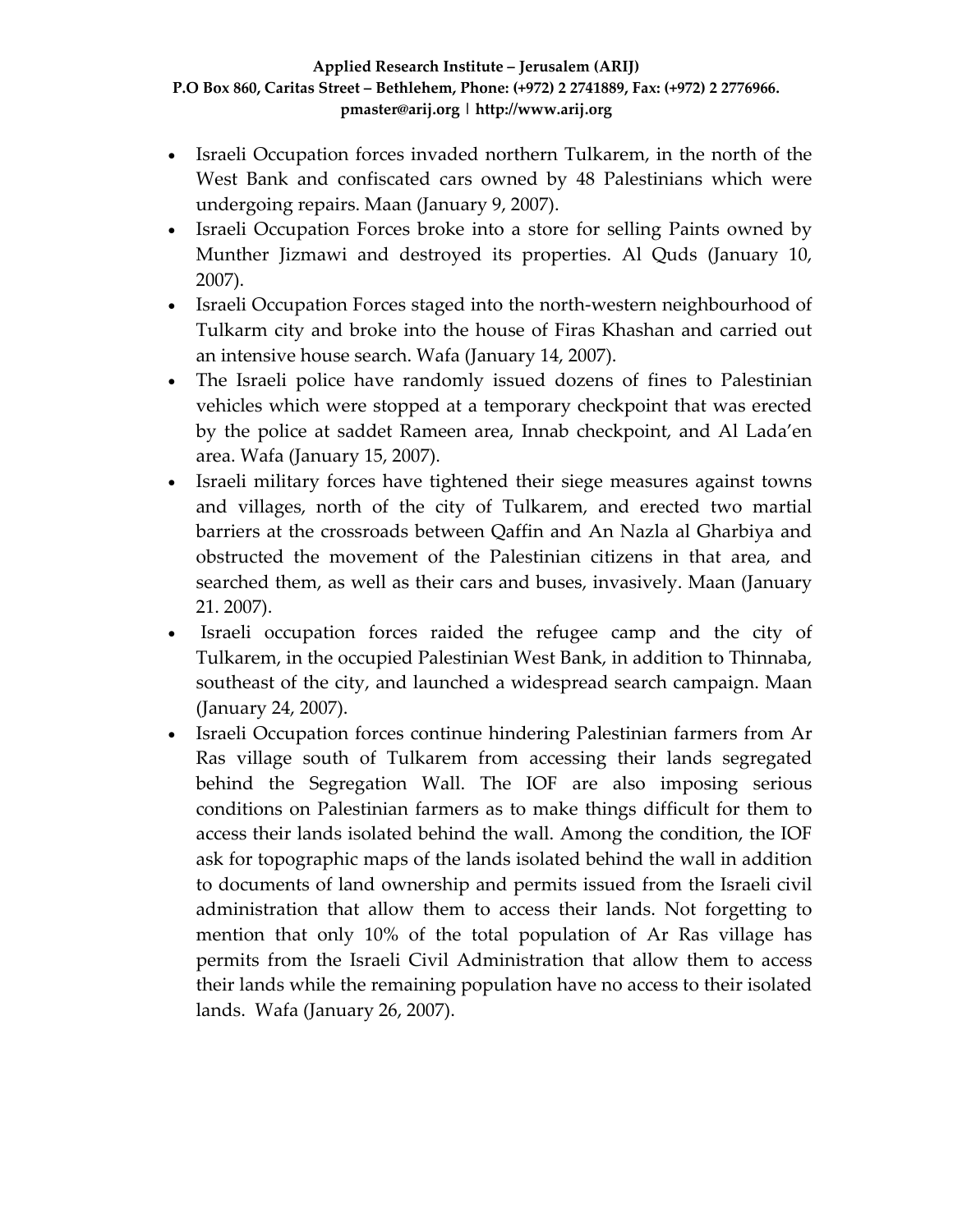# **Gaza**

- Israeli Occupation forces demanded resident Ibrahim Jumʹa in Al Tuwam area north of Gaza city to evacuate his house preparing for shelling it. The IOF gave Mr. Jumʹa a period of half an hour to evacuate from the house. Wafa (January 9, 2007).
- Israeli Occupation bulldozers started razing Palestinian agricultural lands close to erez crossing in Beit Hanoun city north of the Gaza Strip in an attempt to expand the area of the crossing. Wafa (January 21, 2007).

# **Others**

- Arieh Eldad, a medical professor and a member of Knesset since 2003, as well as a founder of 'HaEhud HaLeumi' ('The Nationalist Union'), a secular, right‐wing political movement intends to establish a racist globalized youth organization to expatriate all Palestinians to Jordan. Maan (January 9, 2007).
- The Israeli regional court of Jerusalem has endorsed a warrant which obliges the Israeli Civil Administration, in charge of the West Bankʹs affairs, to hand out cartographies which show the borders of the Palestinian‐owned lands in the West Bank. These maps are to be handed to the Israeli movements ʹPeace Nowʹ and ʹFreedom of Information.ʹ The warrant declared that the Civil Administration must submit copies of the destruction orders of Palestinian houses and disseminate maps that show the exact borders of Israeli settlements. Maan (January 10, 2007).
- Israeli Land Authority and Ministry of Interior destroyed 21 houses in the unrecognized Bedouin village of Twayyil Abu Jarwal and 4 tents situated near the city of Beer Sheva in the Negev desert in southern Israel. It is also reported that during the past several months, houses were destroyed in this village on 4 different occasions. On 6 December, 17 other houses belonging to the Al Talalka family and 3 barracks were also destroyed. Maan (January 10, 2007).
- The Israeli interior ministry has announced that the number of Jewish settlers in the West Bank increased last year by 6% amounting to 268,000 settlers. The number does not include tens of thousands of settlers in areas of occupied Jerusalem. Numbers of settlers in the West Bank increased due to 8,000 settlers being evacuated from the Gaza Strip under Sharonʹs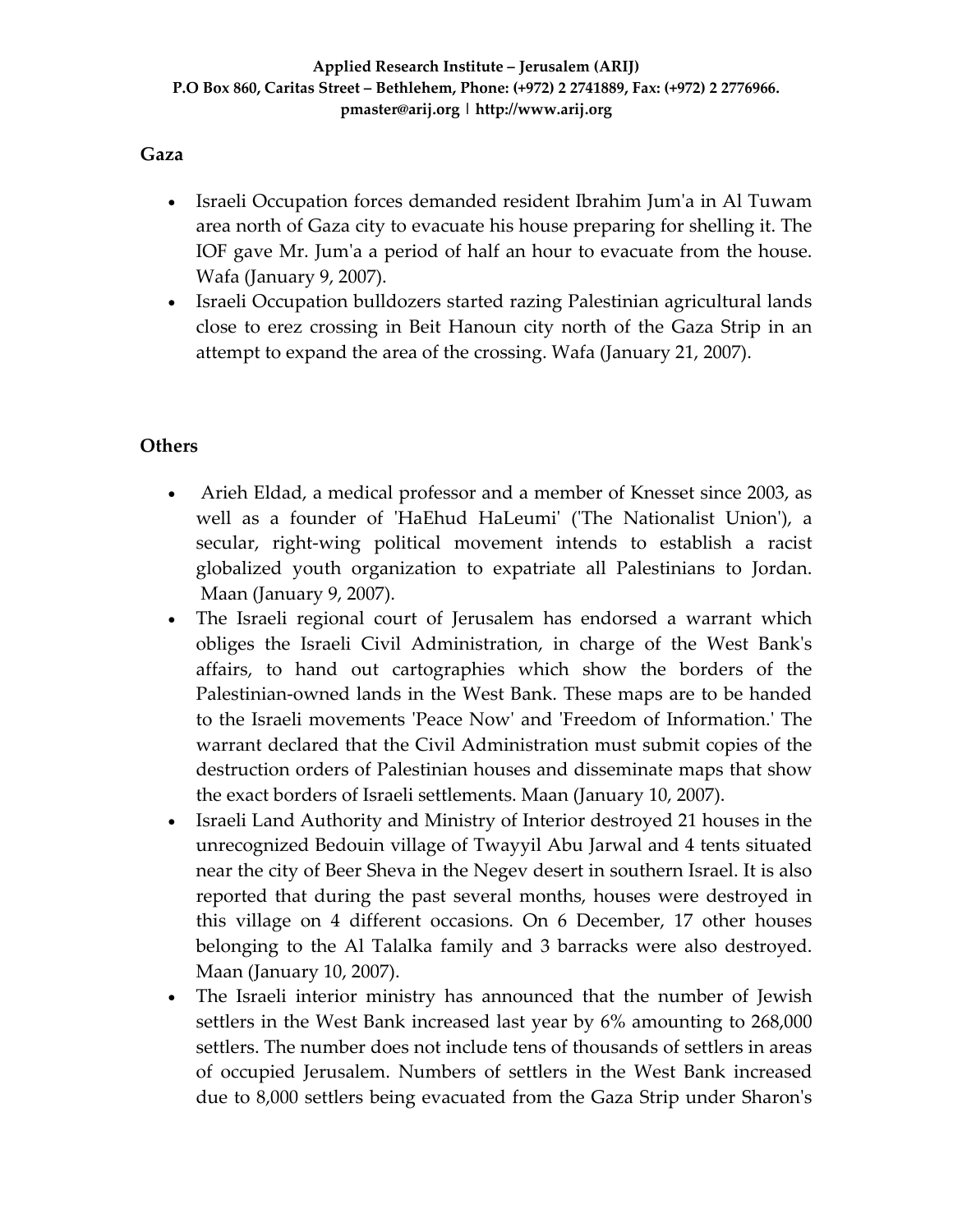'disengagement agreement,' which was implemented in September 2005. Ma'ale Adummim and Modi'in Ilit settlements near Jerusalem and Ramallah, respectively, are the territories which witnessed the largest boost to settler figures. Maan (January 10, 2007).

- The Israeli army decided to postpone the implementation of the order prohibiting Israelis and foreign nationals from transporting Palestinians in the West Bank in their vehicles without special permission. On November 19th, the Israeli Commanding General for the Central Region, Yair Naveh, issued an unprecedented decree forbidding Israelis and foreign nationals from driving Palestinians in the West Bank in Israeli‐plated cars. The order was due to come into effect on Friday, 19 January. Maan (January 17, 2007).
- Israeli Authorities demolished a 200 square meters area house and a commercial store belonging to Abu Muhareb family in the unrecognized village of Wadi An Ni'im. Not forgetting to mention that the house is a shelter to 8 family members which also are supported by the demolished store. Wafa (January 16, 2007).
- Israel is apparently making preparations for the unilateral disengagement from some areas of the West Bank, which pave the way for the removal of a few thousand of the half a million settlers living in the Palestinian territories, despite Olmertʹs statements dismissing the plan some months ago. Maariv (January 21, 2007).
- Israeli Authorities issues warnings to demolish 100 Arab houses in the unrecognized village of Kaseefeh in Negev which belong to Al Nasasreh Clan. Wafa (January 29, 2007).

| Governorate   Confiscated  Threatened | Land<br>(Dunum) | Land<br>(Dunum) | Uprooted Houses<br><b>Trees</b> | Demolished to be | <b>Houses</b><br>Threatened<br>demolished |
|---------------------------------------|-----------------|-----------------|---------------------------------|------------------|-------------------------------------------|
| Bethlehem                             | 0               | 23348           | 0                               |                  | 15                                        |
| Jerusalem                             | 4.5             | 0               | 0                               | 13               |                                           |
| Jenin                                 | 0               |                 | O                               | 0                |                                           |
| Tulkarem                              | $\Omega$        |                 | 0                               | $\Omega$         |                                           |
| Ramallah                              | $\theta$        |                 | 0                               | 0                |                                           |
| <b>Nablus</b>                         | 708             |                 | 0                               | 1                |                                           |
| Salfit                                |                 |                 |                                 | 0                |                                           |